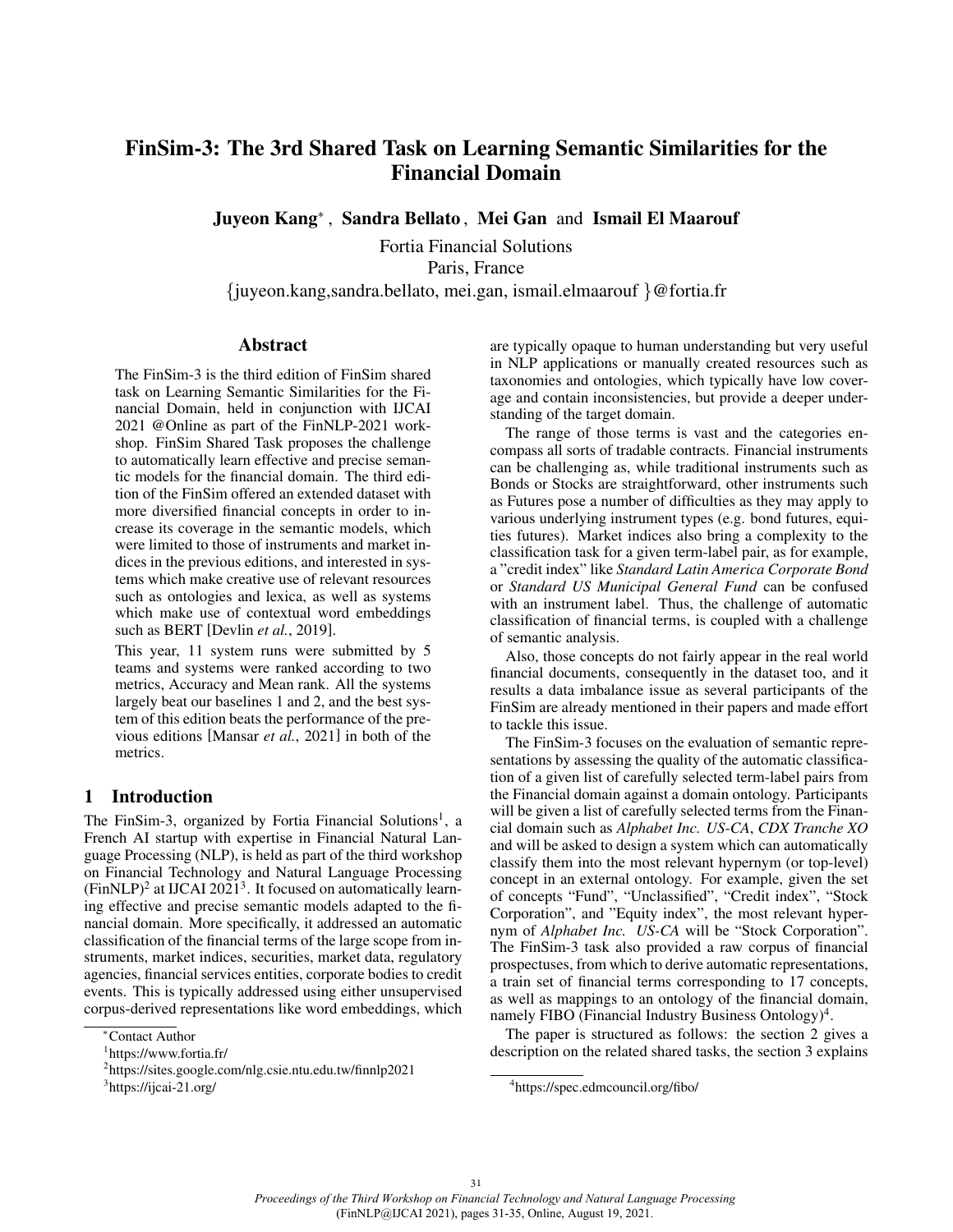the FinSim-3 task in detail. The participating systems are introduced along with the results in the section 4. We conclude the paper with some open problems and perspectives for the next edition of the FinSim.

# 2 Related Shared Tasks

The FinSim-3 proposes a task of predicting a hypernym or "is a" relation for financial term's categorization: given a training set of terms and a fixed set of labels, participants are asked to propose systems allowing to categorize new terms to their most likely hypernym. Two terms are considered as in a hypernymy-hyponymy relation if one of them can be conceived as a more generic term(e.g. "vehicle" - "car").

A taxonomy represents a semantic relation of term pairs, which is "isa" pairs, largely used in NLP and IE tasks. The taxonomy extraction task from a domain specific corpora as a competition is first proposed by the shared task TExEval [Bordea *et al.*, 2015] and TExEval-2 [Bordea *et al.*, 2016] as part of SemEval-2015 and 2016. Several works introduced methods to learn hypernymy from the corpora and showed how to induce taxonomies from "isa" pairs. While those systems largely exploit semantic lexical resources like Word-Net, BabelNet, YAGO, Wiki, DBPedia, etc., distributional approach was not meaningfully adopted.

More recently, as part of SemEval 2020, the shared task on Predicting Multilingual and Cross-Lingual (Graded) Lexical Entailment [Glavaš *et al.*, 2020] proposed a challenge for detecting semantic hierarchical relation, hypernym-hyponym, from multilingual and cross-lingual datasets. The Distributional track was newly added in order to evaluate only distributional systems. The participating systems make use of rulebased approach by exploiting Wiktionary definitions of concepts [Kovács *et al.*, 2020] or distributional approach combining distributional word vectors, multilingual lexical resources and translated parallel corpora to obtain cross lingual synonyms, then to extract a set of terms which are semantically most similar to a seed term [Hauer *et al.*, 2020][Wang *et al.*, 2020].

# 3 Task Description

### 3.1 Financial Domain Ontology: FIBO

FIBO is an interesting, pioneering and ongoing work to formalize the semantics of the financial domain in the form of a large number of ontologies. More detail can be found on their website. Participants were encouraged to use this resource (as well as others) in designing their system and this is why we provided a number of scripts to facilitate its processing. We also provided a mapping from each of the categories used in FinSim-3 to a concept in the FIBO ontology (in the file data/outputs/fibo mapping.json).

### 3.2 Dataset

### Prospectus Corpus

This year, we provided 210 English financial prospectuses in PDF format to be used for training embeddings and/or other experimental investigation. Financial prospectuses provide key information for investors and detail investment rules related to a fund. The corpus size is estimated to about 15 million tokens and each document is composed of a dozen pages to several hundreds.

#### Labels

We expanded the scope of the label's type, which was limited to the financial instrument category with Bonds, Forwards, Funds, Future, MMIs, Option, Stocks and Swap labels and the market indices category with Credit index and Equity index labels, by adding five new categories securities, market data, FBC functional entities, legal entities, FBC debt and equities, with Securities restrictions, Parametric schedules, Debt pricing and yields, Credit Events, Stock Corporation, Central Securities Depository and Regulatory Agency labels. As an experienced RegTech with the expertise in financial domain, Fortia elaborated a FundTree<sup>5</sup>, an ontological representation of financial domain's concepts. The FundTree is partially presented in the FinSim Asset Tree, as described in [Maarouf *et al.*, 2020]. The new labels are carefully selected based on our FundTree and the FIBO ontology. Our investigation on the financial documents confirm that the proposed 17 labels are more and less frequently used in the documents like prospectus, KIID (Key Investor Information Document), reporting, etc. The concepts of each label are defined in the FIBO ontology<sup>6</sup>.

#### Terms

The data creation is manually processed by the way that, for a given label, the annotators first identified the corresponding terms from the FundTree, then if more samples needed, the external resources like FIBO is considered. The final dataset is then validated by our financial domain expert.

| Labels                               | Training | Test |
|--------------------------------------|----------|------|
| Instrument related                   | 217      | 114  |
| <b>Equity Index</b>                  | 286      | 80   |
| Credit Index                         | 129      | 18   |
| Regulatory Agency                    | 205      | 51   |
| <b>Central Securities Depository</b> | 107      | 27   |
| <b>Stock Corporation</b>             | 25       | 6    |
| <b>Credit Events</b>                 | 18       | 6    |
| Debt pricing and yields              | 58       | 14   |
| Parametric schedules                 | 15       |      |
| Securities restrictions              |          |      |

Table 1: Data set of terms for FinSim-3

# 3.3 Metrics

We use the same metrics as the previous editions of FinSim, Accuracy and Mean Rank. For each term  $x_i$  with a label  $y_i$ , the expected prediction is a top 3 list of labels ranked from

<sup>&</sup>lt;sup>5</sup>It is comparable and can be aligned to Openfunds, for more details on Openfunds, refer to https://openfunds.org/.

<sup>6</sup> https://spec.edmcouncil.org/fibo/ontology/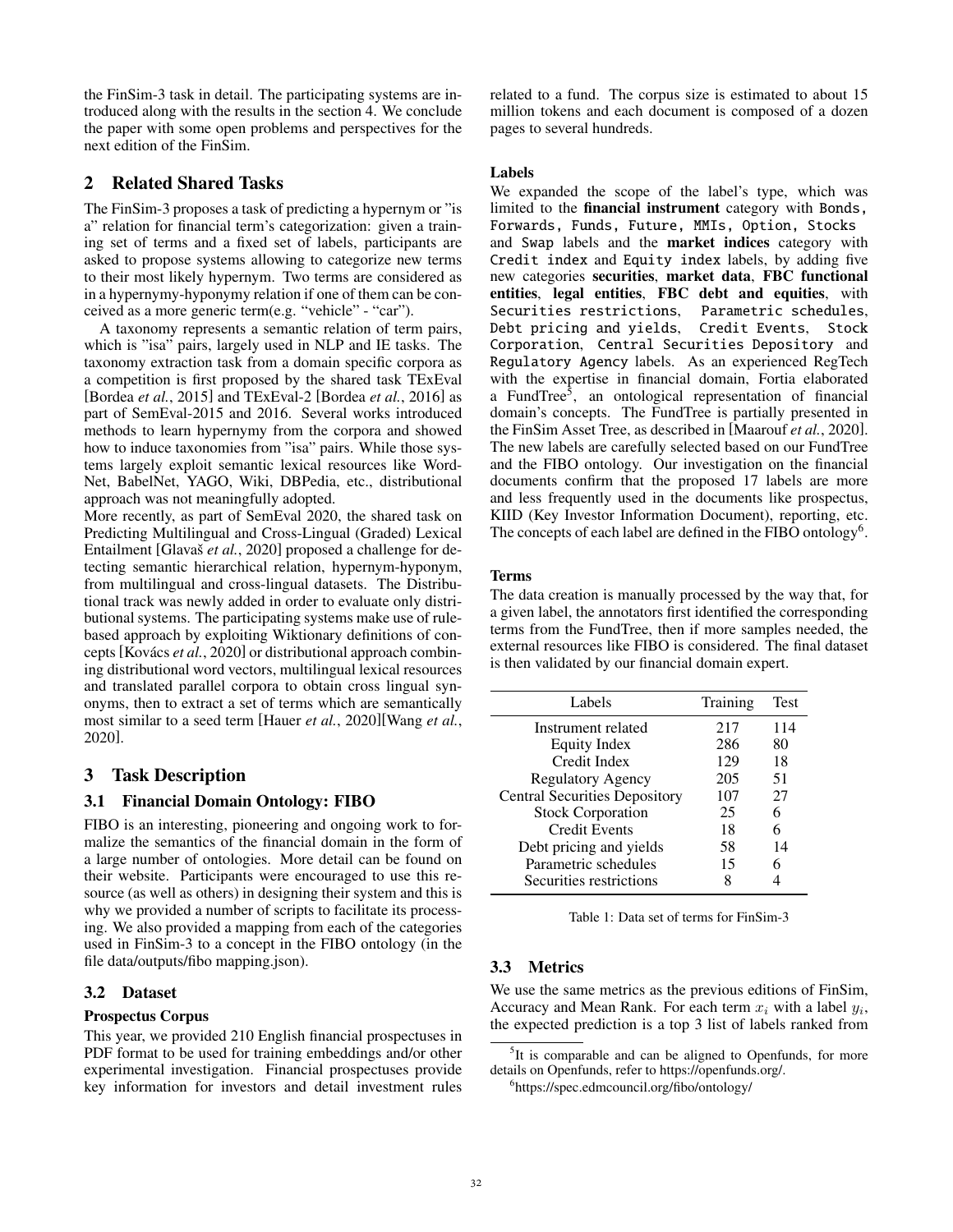most to least likely to be equal to the ground truth by the predictive system  $\hat{y}_i^l$ . We note by  $rank_i$  the rank of the correct label in the top-3 prediction list, if the ground truth does not appear in the top-3 then  $rank_i$  is equal to 4. Given those notation, the accuracy can be expressed as:

$$
Accuracy = \frac{1}{n} * \sum_{i=1}^{n} I(y_i = \hat{y}_i^l[0])
$$

And the Mean Rank as:

$$
Mean\_Rank = \frac{1}{n} * \sum_{i=1}^{n} rank_i
$$

#### 3.4 Baseline systems

We prepared two simple baselines in order to help the participants get started. Both baselines are based on a custom Word2vec model that was trained on a financial corpus. The vector representation for each term is computed as the average of the word embeddings of their tokens. For each test sample, the first baseline ranks all the possible hypernyms using the hyponym-hypernym similarity in the embedding space. The second baseline trains a logistic regression model that classifies each test sample into ten different classes where each class represents one possible hypernym.

#### 4 Participants and Submitted Systems

We received 11 system runs from 5 private and public institutions. The participating institutions, organized into 5 teams, are listed in Table 2.

| <b>Team</b>        | Affiliation                                         |
|--------------------|-----------------------------------------------------|
| DIC <sub>o</sub> E | NCSR "Demokritos"/AUEB                              |
| MiniTrue           | University of Zurich/Harbin Institute of Technology |
| <b>MXX</b>         | <b>MXX</b>                                          |
| Lipi               | <b>Fidelity Investments</b>                         |
| Yseop              | Yseop                                               |

Table 2: List of the 5 participating teams in the FinSim-3.

Participating teams investigated and implemented a wide variety of techniques and features from sentence-level embeddings to knowledge graph embeddings and the data augmentation methods are also largely explored. We present a summary of the methods proposed by each participating team in this section. More detailed methods and results of each team can be found in the Proceedings of FinNLP-2021 published at ACL anthology.

#### DICoE

DICoE team submitted two systems by exploring a data augmentation method based on the term's definitions from Investopedia<sup>7</sup> in order to enlarge the initial training data, and training a Logistic Regression classifier over the hand-crafted and distance based features. They also handle the out of vocabulary (OOV) words by replacing them with the semantically closest in-vocabulary words using Levenshtein distance. They show that the Logistic Regression classifier, trained on the augmented training data based on the Investopedia's terms/definitions using the combined features between Word2Vec [Mikolov *et al.*, 2013] embeddings (provided by FinSIm), hand-crafted features and the Levenshteinbased OOV words handling, achieves the best result in their experiments.

#### **MiniTrue**

MiniTrue team proposes an approach combining contextuel embeddings BERT [Devlin *et al.*, 2019] with knowledge graph embeddings using the RotatE algorithm which is able to model and infer various relation patterns including: symmetry/antisymmetry, inversion, and composition [Sun *et al.*, 2019]. In addition to these features, their voting mechanism allows to joint the inference values predicted by the basic models and predict the best final output. Their experiments show that a simple classifier network based on the voting function using the financial text pretrained language model FinBERT [Araci, 2019] combined with Knowledge graph embedding as features, leads to an improved classification results and also the voting function brings an extra benefit to the final output.

#### **MXX**

MXX team explores a recurrent neural networks based classifier using a custom word embeddings trained on the NLP preprocessed set of prospectuses and the flat FIBO ontology definitions provided by FinSim. They build two-stage framework to first train the custom word embeddings, then a Bidirectional Long Short Term Memory (Bi-LSTM) networks [Greff *et al.*, 2017] to map a sequence of word embeddings to its potential hypernym. They also propose a data augmentation method to expand the volume of the instances in training set based on the semantic similarity between the words, which results a total of 8000 terms from 1050 terms provided in the training set by FinSim. Their framework applied to the augmented data outperforms all other participating systems including two baseline methods.

#### Lipi

Lipi team submitted three systems, the first two systems tackle the shared task as a classification problem and the last as a phrase similarity problem, fully exploring the external resources like DBPedia<sup>8</sup>, Investopedia and FIBO for a data augmentation and using pre-trained FinBERT embeddings. The FinBERT model is also fine-tuned using Sentence BERT [Reimers and Gurevych, 2019] over an extended labelled set based on FIBO ontology allowing to achieve the best performance in their experiments comparing to other pre-trained models provided by the Huggingface's transformers repository<sup>9</sup>.

#### Yseop

Yseop team proposes methods of combining sentence-level embeddings SRoBERTa [Reimers and Gurevych, 2019] with word embeddings to improve the classification performance and experiments Logistic Regression and Random Forest classifier using these features. For the best performance, they

<sup>7</sup> https://www.investopedia.com/

<sup>8</sup> https://lookup.dbpedia.org/api/search

<sup>9</sup> https://huggingface.co/transformers/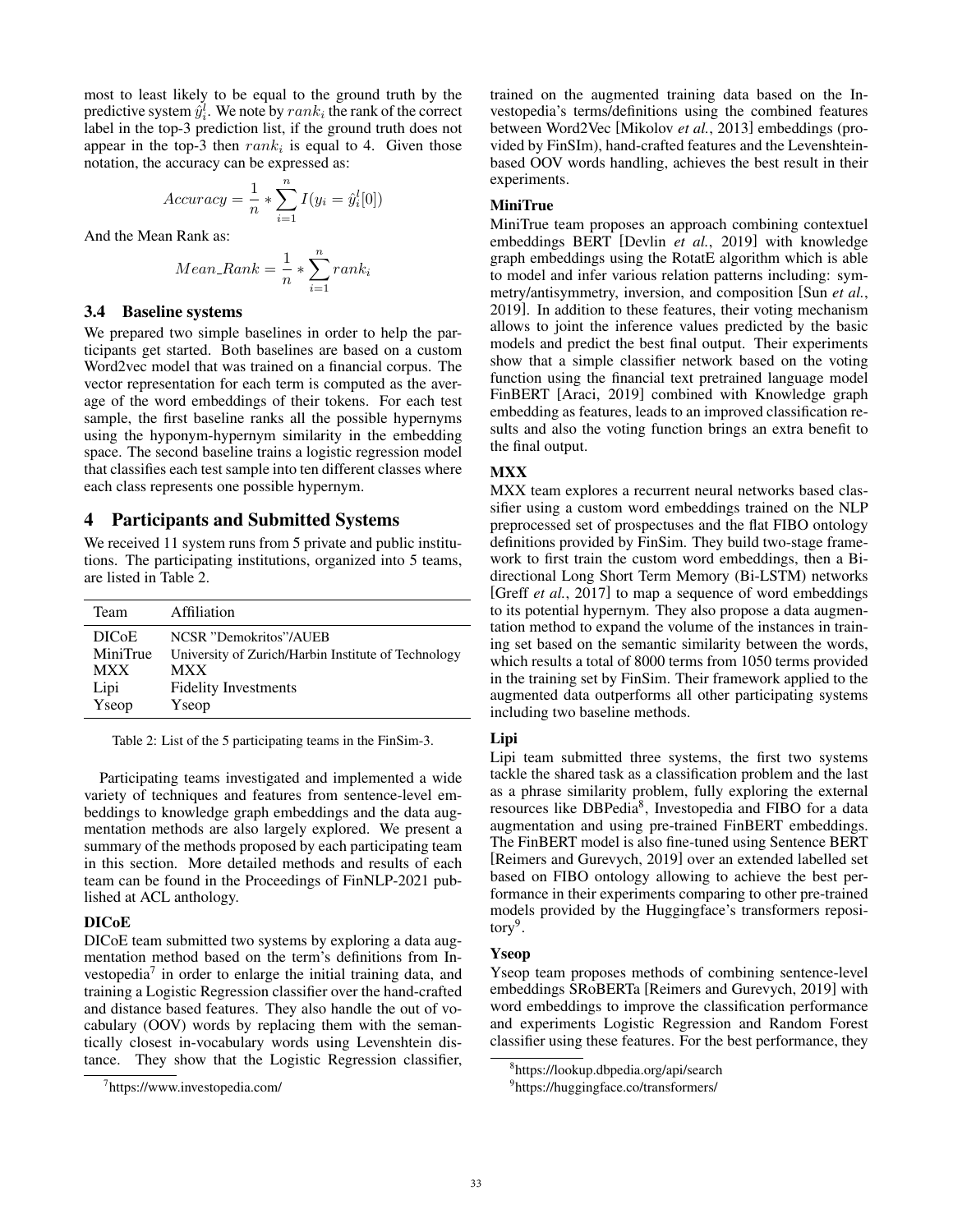customize the data by augmenting it with an extracted corpus from FIBO and trained from scratch a sentence transformer model, and also two custom word embeddings models based on Word2Vec and FastText are trained and used in their comparative experiments. The dual word-sentence embeddings model used in a Logistic Regression classifier shows the best result in their experiments comparing to that of the sentencelevel embeddings used in a Logistic Regression or Random Forest as classifier.

#### 4.1 Results and Discussion

The Tables 3 and 4 show the results of the 11 system runs in terms of accuracy and mean rank along with the overall results obtained by combining those of mean Rank and accuracy. Mxx team won first place, yseop 2 came second and lipi 3 third for both metrics.

| Rank           | Team                   |
|----------------|------------------------|
| 1              | mxx                    |
| $\mathfrak{D}$ | $y$ seop <sub>-2</sub> |
| 3              | lipi_3                 |
| 4              | dicoe 2                |
| 5              | $dicoe_1$              |
| 6              | $lipi_2$               |
| $\overline{7}$ | $y$ seop <sub>-1</sub> |
| 8              | $lipi_1$               |
| 9              | MiniTrue 2             |
| 10             | MiniTrue_1             |
| 11             | MiniTrue_3             |
| 12             | Baseline 2             |
| 13             | Baseline 1             |

Table 3: Overall Results

| Mean Rank | Accuracy |
|-----------|----------|
| 1.941     | 0.564    |
| 1.75      | 0.669    |
| 1.180     | 0.889    |
| 1.162     | 0.904    |
| 1.257     | 0.886    |
| 1.22      | 0.895    |
| 1.346     | 0.855    |
| 1.315     | 0.865    |
| 1.337     | 0.825    |
| 1.113     | 0.941    |
| 1.236     | 0.883    |
| 1.141     | 0.917    |
|           |          |

Table 4: Mean Rank and Accuracy (listed alphabetically)

The teams presented the experiments based on a wide range of approaches in order to train a predictive model for the hypernym-hyponym relation in the financial domain covering 17 financial concepts. All the teams explored distributional semantic models like contextual word embeddings, BERT [Devlin *et al.*, 2019] and FinBERT [Araci, 2019], context-free embeddings, Word2Vec [Mikolov *et al.*, 2013], sentence-level embeddings, SRoBERTa [Reimers and Gurevych, 2019], knowledge graph embeddings, RotatE [Sun *et al.*, 2019]. Also, most of the teams investigated on the data augmentation methods by increasing significantly the initial volume of the training set. In this purpose, they used, either external sources of data, DBPedia, Investopedia along with the FIBO definitions, or similarity distance based approaches to cover the OOV words or to expand the size of the training data.

The data imbalance issue is addressed by the participants as in the previous editions, which we could not totally improve as some concepts are more frequently used in the real world financial documents than others beyond their importance.

#### 5 Conclusion and Perspectives

The third edition of FimSim task attracted 5 teams and all of the system runs showed very performing results using a wide variety of NLP and ML/DL techniques and features like sentence-level embeddings, word embeddings, knowledgegraph embeddings, distance-based and hand-crafted features. The systems with the best performance achieved very high accuracy of 90.4%∼94.1% comparing to the results of the previous editions of FinSim. All the participating systems largely explored not only semantic distributional methods for the similarity measures and classification but also the data augmentation methods, and the results showed that using distributed and contextual features for training a classifier on an augmented training set improve the performance of their systems. The impact of AI technologies grows more and more in financial domain like banking, investment fund management, stock market prediction, legal documents understanding, ESG (Environment, Social, Governance) scoring, etc. and this requires an investigation on how to exploit a large scale of financial domain's concepts and build a knowledge representation of those concepts. As the results of the participating systems show an improved coverage of concepts, the future task can propose a more challenging training set to consider all the main financial concepts defined in the FIBO ontology. Also, the current task is focused on a monolingual data processing. Knowing that the financial documents exist in different language and the majority of the financial concepts are language-independent, it will be interesting to extend the task to a multilingual data processing. Or, it will be also possible to improve the FinSim task by tackling new concepts related to ESG financial products.

#### 6 Acknowledgments

This shared task is fully supported by Fortia Financial Solutions.

### References

- [Araci, 2019] Dogu Araci. Finbert: Financial sentiment analysis with pre-trained language models, 2019.
- [Bordea *et al.*, 2015] Georgeta Bordea, Paul Buitelaar, Stefano Faralli, and Roberto Navigli. SemEval-2015 task 17: